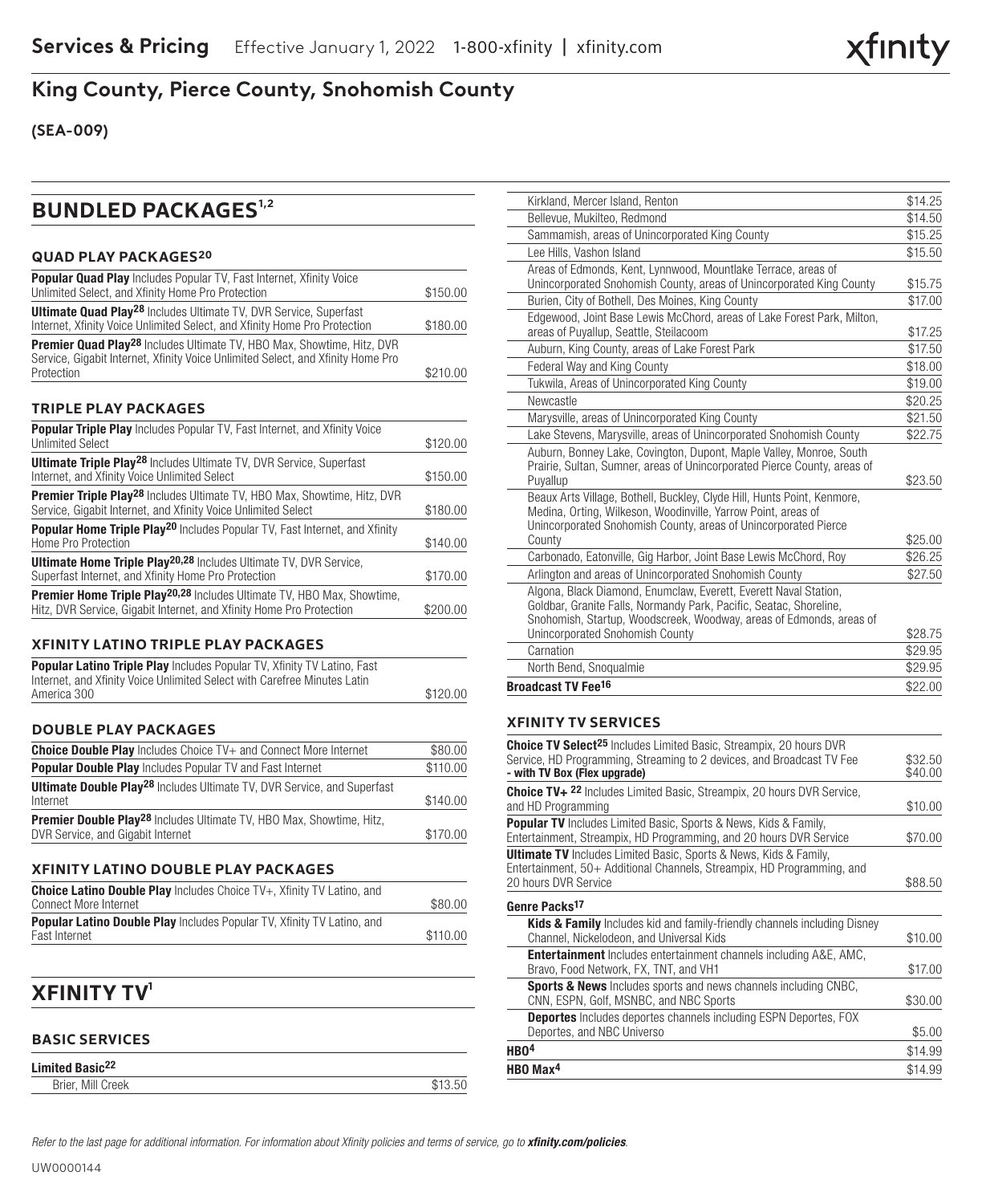| Showtime <sup>4</sup>                                                                                                          | \$12.00 |
|--------------------------------------------------------------------------------------------------------------------------------|---------|
| Starz <sup>4</sup>                                                                                                             | \$8.99  |
| $C$ inemax <sup>4</sup>                                                                                                        | \$12.00 |
| The Movie Channel <sup>4</sup>                                                                                                 | \$12.00 |
| Epix <sup>18</sup>                                                                                                             | \$5.99  |
| Playboy <sup>4</sup>                                                                                                           | \$19.99 |
| <b>Xfinity TV Latino<sup>4</sup></b> Includes up to 50 channels of Spanish language<br>programming                             | \$10.00 |
| <b>Ultimate TV Upgrade<sup>21</sup></b> $50+$ Additional Channels                                                              | \$18.50 |
| More Sports & Entertainment Package <sup>21</sup> Includes over 12 channels<br>including NFL RedZone, Outdoor Channel, and TCM | \$9.99  |
| HD Technology Fee <sup>26</sup>                                                                                                | \$9.95  |
| DVR Service <sup>29</sup>                                                                                                      | \$10.00 |
| Premium DVR Service <sup>24</sup>                                                                                              | \$20.00 |
| Service to Additional TV <sup>23</sup>                                                                                         | \$7.50  |
| Service to Additional TV with TV Adapter <sup>27</sup>                                                                         | \$7.50  |

### **INTERNATIONAL SELECTIONS**

| KO-AM <sup>4</sup> (Korean)                                                                                                               | \$14.99 |
|-------------------------------------------------------------------------------------------------------------------------------------------|---------|
| ART: Arabic <sup>13</sup>                                                                                                                 | \$9.99  |
| TV Globo: Brazilian <sup>13</sup>                                                                                                         | \$19.99 |
| Brazilian 2 Pack <sup>13</sup> Includes TV Globo and SporTV                                                                               | \$24.99 |
| <b>Brazilian 4 Pack<sup>13</sup></b> Includes TV Globo, SporTV, Band Internacional and<br><b>Record TV</b>                                | \$34.99 |
| Mandarin 2 Pack <sup>13</sup> Includes Phoenix Info News and Phoenix North America                                                        | \$6.99  |
| Mandarin 4 Pack <sup>13</sup> Includes CTI Zhong Tian, CCTV4, Phoenix Info News<br>and Phoenix North America                              | \$19.99 |
| Filipino 2 Pack <sup>13</sup> Includes GMA Pinoy w/ GMA Video On Demand and GMA<br>Life                                                   | \$14.99 |
| Filipino 3 Pack <sup>13</sup> Includes GMA Pinoy w/ GMA Video On Demand, GMA<br>Life and TFC                                              | \$22.99 |
| TV5MONDE: French <sup>13</sup> With Cinema On Demand                                                                                      | \$9.99  |
| DW Deutsche +: German <sup>13</sup>                                                                                                       | \$9.99  |
| Antenna: Greek <sup>13</sup>                                                                                                              | \$14.99 |
| The Israeli Network <sup>13</sup>                                                                                                         | \$19.99 |
| Rai Italia: Italian <sup>13</sup>                                                                                                         | \$9.99  |
| <b>Italian 2 Pack<sup>13</sup></b> Includes Rai Italia and Mediaset                                                                       | \$14.99 |
| TV JAPAN <sup>13</sup>                                                                                                                    | \$24.99 |
| SIC: Portuguese <sup>13</sup>                                                                                                             | \$9.99  |
| Portuguese 2 Pack <sup>13</sup> Includes RTPi and SIC                                                                                     | \$14.99 |
| Impact TV: Russian Add-on <sup>13</sup> With any International package                                                                    | \$6.99  |
| <b>Russian 2 Pack<sup>13</sup></b> Includes Channel One Russia and NTV America                                                            | \$14.99 |
| Russian 4 Pack <sup>13</sup> Includes Channel One Russia, RTN, TV1000 Kino and<br><b>NTV America</b>                                      | \$26.99 |
| Russian 5 Pack <sup>13</sup> Includes Channel One Russia, RTVi, NTV America, RTR-<br>Planeta and Rossiya 24                               | \$26.99 |
| Russian 8 Pack <sup>13</sup> Includes Channel One Russia, RTN, RTVi, TV1000<br>Russian Kino, NTV America, RTR-Planeta, Rossiya 24 and CTC | \$34.99 |
| Willow: Cricket Add-on <sup>13</sup> With any International package                                                                       | \$6.99  |
| Willow: Cricket <sup>13</sup>                                                                                                             | \$14.99 |
| Zee TV: Hindi <sup>13</sup>                                                                                                               | \$24.99 |
| Hindi 2 Pack <sup>13</sup> Includes Zee TV & SET                                                                                          | \$29.99 |
| SET: Hindi <sup>13</sup>                                                                                                                  | \$14.99 |
| Hindi Pack <sup>13</sup> Includes Zee TV, SET, TV Asia and NDTV 24x7                                                                      | \$34.99 |
| Hindi Plus Pack <sup>13</sup> Includes Zee TV, SET, TV Asia, NDTV 24x7, Eros Now<br>and Willow                                            | \$49.99 |
| SBTN: Vietnamese <sup>13</sup>                                                                                                            | \$14.99 |
| TVB Jade: Cantonese <sup>13</sup>                                                                                                         | \$10.99 |
| Record TV: Brazilian <sup>13</sup>                                                                                                        | \$14.99 |
| <b>ABP News: Hindi<sup>13</sup></b>                                                                                                       | \$7.99  |

### TFC: Filipino<sup>13</sup> \$11.99

### **PAY-PER-VIEW AND ON DEMAND SUBSCRIPTION SERVICES**

| A&E Crime Central On Demand <sup>12</sup>                                      | \$4.99            |
|--------------------------------------------------------------------------------|-------------------|
| <b>Acorn TV On Demand<sup>15</sup></b>                                         | \$5.99            |
| Air 2 Air On Demand <sup>12</sup>                                              | \$4.99            |
| AMC + On Demand <sup>15</sup>                                                  | \$6.99            |
| Anime Network On Demand <sup>15</sup>                                          | \$6.99            |
| <b>Black&amp;SexvTV On Demand12</b>                                            | \$4.99            |
| Brown Sugar On Demand <sup>12</sup>                                            | \$3.99            |
| CineFest On Demand <sup>12</sup>                                               | \$4.99            |
| <b>Cohen Media Channel On Demand<sup>12</sup></b>                              | \$4.99            |
| Cinemoi On Demand <sup>12</sup>                                                | \$2.99            |
| <b>Conspiracy TV On Demand<sup>12</sup></b>                                    | \$4.99            |
| Con TV On Demand <sup>12</sup>                                                 | \$4.99            |
| Craftsy On Demand <sup>12</sup>                                                | \$7.99            |
| CultFlix On Demand <sup>12</sup>                                               | \$4.99            |
| <b>CuriosityStream On Demand<sup>15</sup></b>                                  | \$2.99            |
| <b>Curious World On Demand<sup>12</sup></b>                                    | \$3.99            |
| Daily Burn On Demand <sup>12</sup>                                             | \$14.99           |
| Da Vinci Kids On Demand <sup>12</sup>                                          | \$7.99            |
| Dekkoo On Demand <sup>12</sup>                                                 | \$9.99            |
| Disney Story Central On Demand <sup>15</sup>                                   | \$4.99            |
| DJAZZ On Demand <sup>12</sup>                                                  | \$6.99            |
| Docurama On Demand <sup>12</sup>                                               | \$4.99            |
| DOGTV On Demand <sup>15</sup>                                                  | \$4.99            |
| Dove Channel On Demand <sup>12</sup>                                           | \$4.99            |
| Echoboom Sports On Demand <sup>12</sup>                                        | \$5.99            |
| Eros Now On Demand <sup>15</sup>                                               | \$12.99           |
| <b>Eros Now On Demand<sup>15</sup></b> w/a South Asian international selection | \$9.99            |
| Fandor On Demand <sup>12</sup>                                                 | \$3.99            |
| Filipino On Demand <sup>15</sup>                                               | \$7.99            |
| Filipino On Demand <sup>15</sup> w/a Filipino international selection          | \$5.99            |
| <b>FitFusion On Demand<sup>15</sup></b>                                        | \$6.99            |
| <b>FlixFling On Demand<sup>12</sup></b>                                        | \$7.99            |
| Fox Nation On Demand <sup>15</sup>                                             |                   |
| Gaia On Demand <sup>15</sup>                                                   | \$5.99<br>\$11.99 |
|                                                                                |                   |
| Gaiam TV Fit & Yoga On Demand <sup>15</sup>                                    | \$7.99            |
| <b>GOLFPASS On Demand<sup>12</sup></b>                                         | \$4.99            |
| Gravitas Movies On Demand <sup>12</sup>                                        | \$4.99            |
| Grokker Yoga Fitness On Demand <sup>15</sup>                                   | \$6.99            |
| <b>Hallmark Movies Now On Demand12</b>                                         | \$5.99            |
| here! TV On Demand <sup>15</sup>                                               | \$7.99            |
| <b>History Vault On Demand<sup>15</sup></b>                                    | \$4.99            |
| <b>Hitz14,15</b>                                                               | \$12.00           |
| Hi-YAH! On Demand <sup>12</sup>                                                | \$2.99            |
| Hopster On Demand <sup>12</sup>                                                | \$6.99            |
| <b>IMPACT Wrestling Channel On Demand<sup>12</sup></b>                         | \$7.99            |
| Kidstream On Demand <sup>15</sup>                                              | \$4.99            |
| Kocowa On Demand <sup>12</sup>                                                 | \$6.99            |
| kweliTV On Demand <sup>12</sup>                                                | \$5.99            |
| Lifetime Movie Club On Demand <sup>15</sup>                                    | \$3.99            |
| Lion Mountain TV On Demand <sup>12</sup>                                       | \$3.99            |
| <b>MagellanTV History On Demand12</b>                                          | \$5.99            |
| Marquee TV On Demand <sup>12</sup>                                             | \$8.99            |
| MHz Choice On Demand <sup>12</sup>                                             | \$7.99            |
| Miniteve On Demand <sup>12</sup>                                               | \$1.99            |
|                                                                                |                   |

UW0000144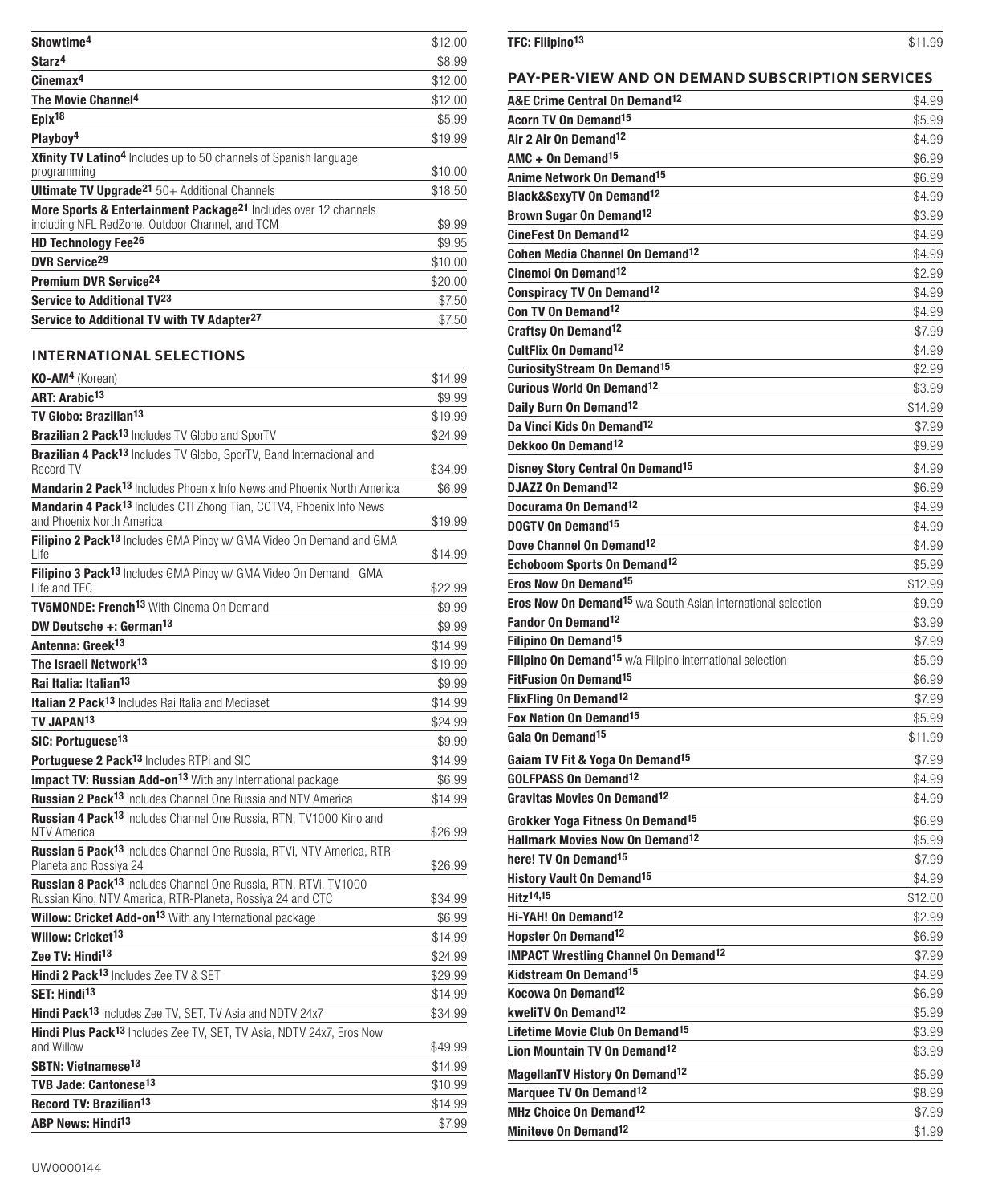| Music Choice Karaoke On Demand <sup>12</sup>                                      | \$6.99      |
|-----------------------------------------------------------------------------------|-------------|
| Music Choice Relax On Demand <sup>12</sup>                                        | \$5.99      |
| MyOutdoorTV On Demand <sup>12</sup>                                               | \$9.99      |
| One Day University On Demand <sup>12</sup>                                        | \$7.99      |
| Outside TV Features On Demand <sup>12</sup>                                       | \$4.99      |
| Pantaya On Demand <sup>15</sup>                                                   | \$5.99      |
| Passionflix On Demand <sup>12</sup>                                               | \$5.99      |
| Pay-Per-View and On Demand Movies and Events <sup>6,15</sup> (per title or event) | Prices Vary |
| PlayKids On Demand <sup>12</sup>                                                  | \$6.99      |
| PREMO On Demand <sup>12</sup>                                                     | \$5.99      |
| Pro Guitar Lessons On Demand <sup>12</sup>                                        | \$4.99      |
| <b>Ouark On Demand<sup>12</sup></b>                                               | \$4.99      |
| Qwest TV On Demand <sup>12</sup>                                                  | \$4.99      |
| <b>Real Vision On Demand<sup>12</sup></b>                                         | \$14.99     |
| Revry On Demand <sup>12</sup>                                                     | \$6.99      |
| Ride TV On Demand <sup>12</sup>                                                   | \$4.99      |
| Screambox On Demand <sup>12</sup>                                                 | \$4.99      |
| Sport Now Insight On Demand <sup>12</sup>                                         | \$4.99      |
| <b>Stingray Classica On Demand<sup>15</sup></b>                                   | \$6.99      |
| Stingray Karaoke On Demand <sup>15</sup>                                          | \$6.99      |
| Stingray Qello On Demand <sup>12</sup>                                            | \$7.99      |
| Streampix <sup>7</sup>                                                            | \$4.99      |
| Sweat Factor On Demand <sup>12</sup>                                              | \$4.99      |
| The Great Courses Signature On Demand <sup>12</sup>                               | \$7.99      |
| The Jewish Channel On Demand <sup>15</sup>                                        | \$6.99      |
| The Reading Corner On Demand <sup>12</sup>                                        | \$3.99      |
| Too Much for TV On Demand <sup>15</sup>                                           | \$14.99     |
| True Royalty On Demand <sup>12</sup>                                              | \$5.99      |
| TumbleBooksTV On Demand <sup>15</sup>                                             | \$4.99      |
| UP Faith and Family On Demand <sup>15</sup>                                       | \$5.99      |
| WE tv + On Demand <sup>15</sup>                                                   | \$5.99      |
| <b>Walter Presents On Demand<sup>12</sup></b>                                     | \$6.99      |
| <b>WHAM On Demand<sup>12</sup></b>                                                | \$2.99      |
| <b>WildBrain On Demand<sup>12</sup></b>                                           | \$5.99      |
| Xive TV On Demand <sup>12</sup>                                                   | \$4.99      |
| ZooMoo On Demand <sup>12</sup>                                                    | \$2.99      |
| Arouse On Demand <sup>10,15</sup>                                                 | \$19.99     |
| Buku TV On Demand <sup>10,15</sup>                                                | \$19.99     |
| Evil Angel On Demand <sup>10,15</sup>                                             | \$19.99     |
| Falcon On Demand <sup>10,15</sup>                                                 | \$19.99     |
| Girlfriends Films On Demand <sup>10,15</sup>                                      | \$19.99     |
| Homegrown Amateur On Demand <sup>10,15</sup>                                      | \$19.99     |
| <b>Hustler On Demand Subscription<sup>10,15</sup></b>                             | \$19.99     |
| Mature Lust On Demand <sup>10,15</sup>                                            | \$19.99     |
| Penthouse On Demand <sup>10,15</sup>                                              | \$19.99     |
| <b>TEN On Demand Subscription<sup>10,15</sup></b>                                 | \$19.99     |
| <b>Urban Fantasy On Demand<sup>10,15</sup></b>                                    | \$19.99     |
| Vivid On Demand Subscription <sup>10,15</sup>                                     | \$19.99     |
| Vixen On Demand <sup>10,15</sup>                                                  | \$19.99     |
| Wicked On Demand <sup>10,15</sup>                                                 | \$19.99     |
| XTSY On Demand <sup>10,15</sup>                                                   | \$19.99     |
| Zero Tolerance On Demand <sup>10,15</sup>                                         | \$19.99     |

### **SPORTS PACKAGES5**

| <b>MLB Extra Innings</b> | Call 1-800-XFINITY for pricing |
|--------------------------|--------------------------------|
| <b>NHL Center Ice</b>    | Call 1-800-XFINITY for pricing |
| <b>NBA League Pass</b>   | Call 1-800-XFINITY for pricing |
|                          |                                |

### **XFINITY TV EQUIPMENT**

| <b>TV Box</b> (Includes Remote)                                                 | \$7.50 |
|---------------------------------------------------------------------------------|--------|
| <b>TV Adapter for Primary TV</b> (Includes Remote)                              | \$7.50 |
| <b>TV Adapter</b> (Limited Basic - Primary TV, Includes Remote)                 | \$0.00 |
| <b>TV Adapter</b> (Limited Basic - 1st and 2nd Additional TVs, Includes Remote) | \$0.00 |
| <b>TV Adapter</b> (Limited Basic - 3rd Additional TV, Includes Remote)          | \$0.50 |
| <b>CableCARD</b> (first card in device)                                         | \$0.00 |

### **INSTALLATION**

(PER OCCURRENCE UNLESS NOTED)

| <b>Professional Installation<sup>30,34</sup></b> (per line of business, applies to TV, Voice, |                   |
|-----------------------------------------------------------------------------------------------|-------------------|
| and Internet)                                                                                 | \$99.99           |
| Self Installation Plus <sup>31</sup>                                                          | \$39.99           |
| <b>In-Home Service Visit<sup>32</sup></b> (Existing customers, after initial install)         | \$70.00           |
| <b>Xfinity Home Pro Protection Installation</b>                                               | \$100.00          |
| <b>Xfinity Internet Gigabit Pro Professional Installation</b>                                 | Up to<br>\$500.00 |

#### **REACTIVATION**

(NO IN-HOME VISIT REQUIRED—PER OCCURRENCE UNLESS NOTED)

| <b>Reactivation - TV</b>       |        |
|--------------------------------|--------|
| <b>Reactivation - Internet</b> | \$6.00 |
| <b>Reactivation - Voice</b>    | \$6.00 |

#### **MISCELLANEOUS** (PER OCCURRENCE UNLESS NOTED)

| <b>Regional Sports Fee<sup>19</sup></b> (per month)                                            | \$10.00             |
|------------------------------------------------------------------------------------------------|---------------------|
| <b>Returned Payment Item (each)</b>                                                            | \$25.00             |
| <b>Late Fee</b>                                                                                | \$10.00             |
| <b>Agent Assisted Payment</b> For payment made by phone with a Customer<br>Care Representative | \$5.99              |
| <b>Unreturned or Damaged Equipment Fees<sup>8</sup> (per piece)</b>                            | Replacement<br>Cost |
| <b>Getting Started Kit Shipping and Handling</b>                                               | \$15.00             |
| <b>Getting Started Kit Shipping and Handling (Priority Shipping)</b>                           | \$29.95             |
| <b>Cable Guide Magazine</b> (per month)                                                        | \$4.99              |

# **XFINITY HOME**

| <b>Pro Protection<sup>20</sup></b> Includes professional monitoring plus real-time |         |
|------------------------------------------------------------------------------------|---------|
| notifications and alerts                                                           | \$50.00 |
| With TV, Internet, or Voice                                                        | \$40.00 |

# **XFINITY VOICE1,33**

| <b>Xfinity Unlimited Select</b>                   | \$30.00 |
|---------------------------------------------------|---------|
| With TV, Internet, or Xfinity Home Pro Protection | \$10.00 |

# **XFINITY INTERNET1,9**

| Connect                                                                             | \$60.00             |
|-------------------------------------------------------------------------------------|---------------------|
| <b>Connect More</b>                                                                 | \$70.00             |
| Fast                                                                                | \$80.00             |
| Superfast                                                                           | \$90.00             |
| Ultrafast                                                                           | \$100.00            |
| Gigabit <sup>3</sup>                                                                | \$110.00            |
| Gigabit Pro <sup>3,11</sup>                                                         | \$299.95            |
| <b>Internet/Voice Equipment Rental</b>                                              | \$14.00             |
| <b>Gigabit Pro Cable Modem/Router</b>                                               | \$19.95             |
| <b>Unreturned or Damaged Equipment Fees<sup>8</sup> (per piece, per occurrence)</b> | Replacement<br>Cost |